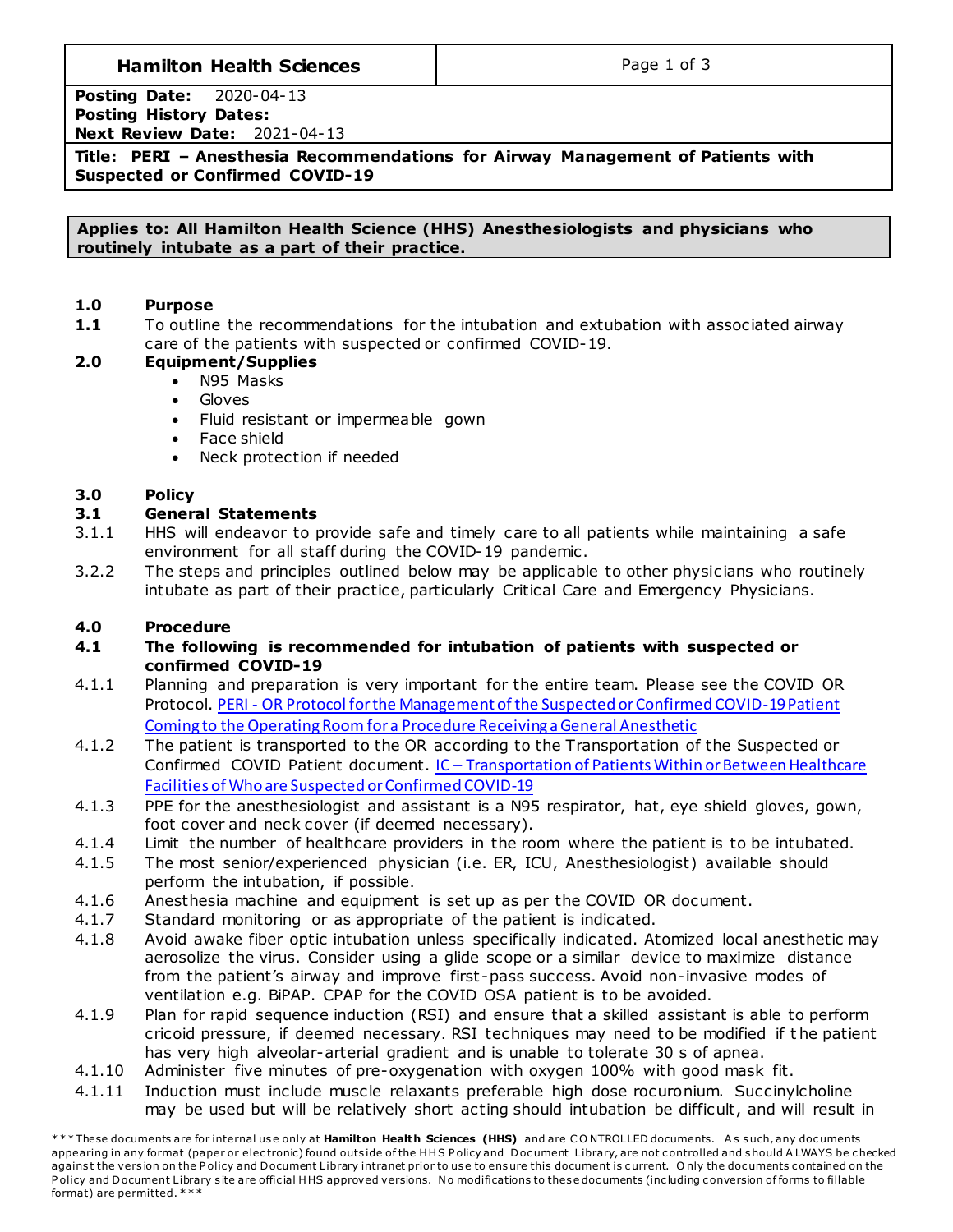**Hamilton Health Sciences**  $\qquad$  **Page 2 of 3** 

**Posting Date:** 2020-04-13 **Posting History Dates: Next Review Date:** 2021-04-13

# **Title: PERI – Anesthesia Recommendations for Airway Management of Patients with Suspected or Confirmed COVID-19**

coughing as drug effect wanes. Other induction drugs are at the choice of the practitioner. Be prepared with vasopressors.

- 4.1.12 If you must use bag/mask ventilation, use a two hand technique with good seal and low ventilation pressure.
- 4.1.13 Intubate and connect the circuit and confirm correct tube placement. Use closed circuit ventilation.
- 4.1.14 There is no evidence that it is not safe to enter the room immediately after completions of a non-surgical AGMP.
- **4.2 The following is recommended for the extubation with patients suspected or confirmed COVID-19**
- 4.2.1 Be confident the patient is suitable for extubation and will not need reintubation.
- 4.2.2 Extubation is considered a time of risk for the anesthesiologist or the individual performing the extubation.
- 4.2.3 Deep extubation is discouraged as is not a routine technique for the majority of anesthesiologists.
- 4.2.4 Use PPE as for intubation of the anesthesiologist and assistant.
- 4.2.5 Plan ahead for everything you need.
- 4.2.6 Only the anesthesiologists and assistant remain in the room for extubation.
- 4.2.7 Ensure the patient is reversed and meets criteria for extubation.
- 4.2.8 Once extubated, apply an oxygen mask and a surgical mask over the oxygen mask on the patient.
- 4.2.9 Recovery is in the OR as outlined in the COVID OR protocol document.
- 4.2.10 There is no evidence that it is not safe to enter the immediately after completion of a nonsurgical AGMP.
- **4.3 The following is recommended re: supraglottic and other airway techniques in the suspected or confirmed COVID patient:**

# **Note that airway management other than intubation is still controversial.**

- 4.3.1 Paralysis of the suspected or confirmed COVID patient is a strong recommendation.
- 4.3.2 Placement of the Laryngeal Mask Airway is not considered an Aerosol Generating Medical Procedure according to the HHS directive of March 27. However at this time, it is reasonable to choose intubation as the preferred method for airway management in the suspected or confirmed COVID patient.
- 4.3.3 An LMA may be necessary should intubation fail and there is no other option. The LMA may be a reasonable choice in the case of a known difficult airway when asleep intubation is anticipated to be very difficult. Awake fiber optic is not the technique of choice in the known difficult airway.
- 4.3.4 The use of an oral airway after induction may be necessary in the paralyzed patient if gentle bag and mask ventilation must be instituted.

# **5.0 Cross References**

PERI - OR Protocol for the Management of the Suspected or Confirmed COVID-19 Patient Coming to the Operating Room for a Procedure Receiving a General Anesthetic IC – [Transportation of Patients Within or Between Healthcare Facilities of Who are Suspected](http://policy.hhsc.ca/Site_Published/hhsc/document_render.aspx?documentRender.IdType=6&documentRender.GenericField=&documentRender.Id=99648)  [or Confirmed COVID-19](http://policy.hhsc.ca/Site_Published/hhsc/document_render.aspx?documentRender.IdType=6&documentRender.GenericField=&documentRender.Id=99648)

# **6.0 Other HHS References**

\*\*\* These documents are for internal use only at Hamilton Health Sciences (HHS) and are CONTROLLED documents. As such, any documents appearing in any format (paper or electronic) found outside of the HHS Policy and Document Library, are not controlled and should A LWAYS be checked against the version on the Policy and Document Library intranet prior to use to ensure this document is current. Only the documents contained on the Policy and Document Library site are official HHS approved versions. No modifications to these documents (including conversion of forms to fillable format) are permitted. \* \* \*